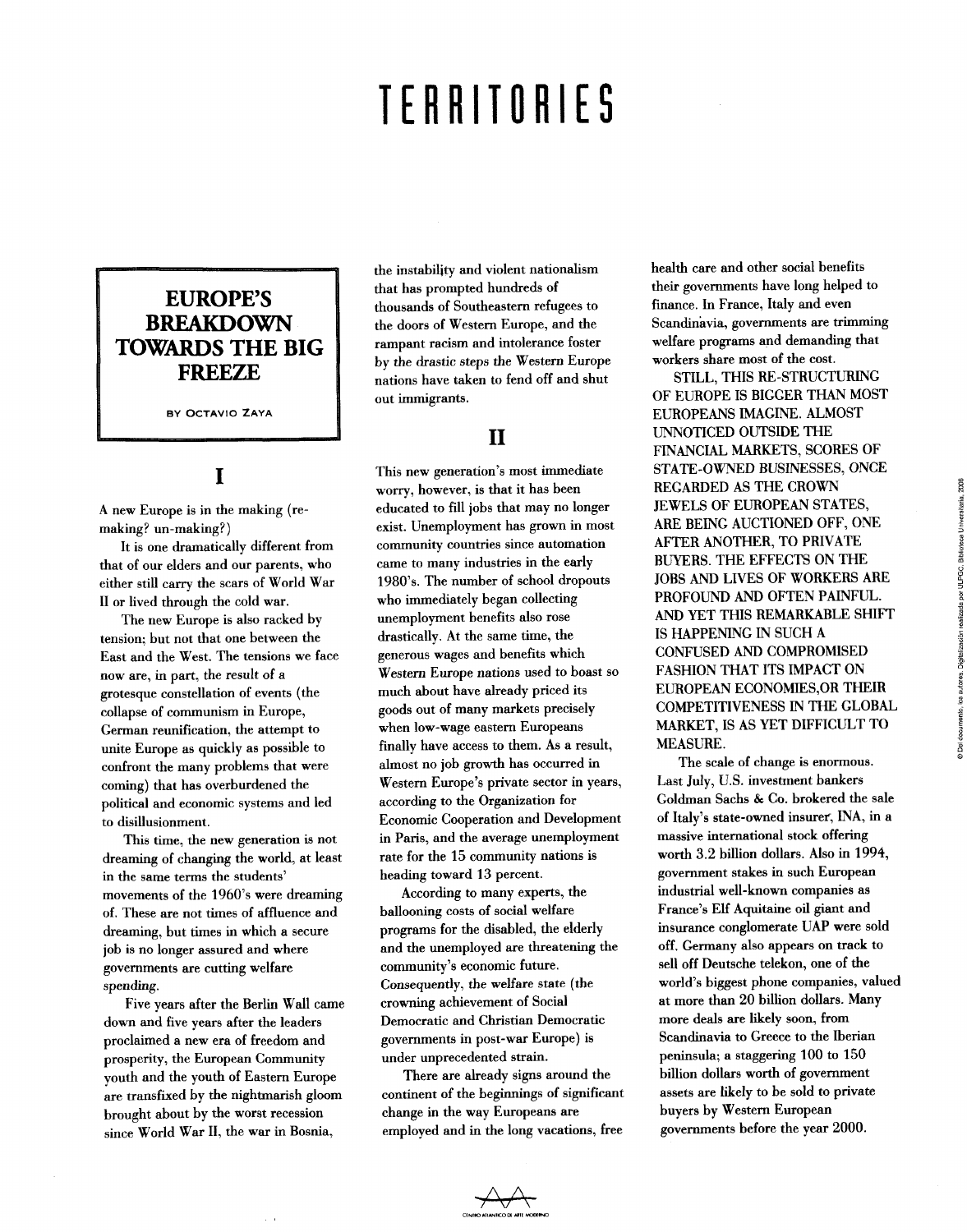These sales of nationalized industries are a reversal of the post-war European ideal that engineered the construction of large and strong state-owned business sectors that provided pools of public jobs and allowed politicians to influence their economies. And for many economists, bankers and govemment official, the implications of the sell off are farreaching. For, on the one hand, its effect is to direct far more capital, and power, to stock markets, prívate shareholders and institutional investors than before, weakening the grip of European govemments on their own economies, which now can be more easily moved by decisions made by private speculators, rather than politicians. On the other hand, the other key consequence is lost jobs: as state-owned monster companies slim down to compete in the private sector, Western Europe faces one of the most daunting job creation challenges in its postwar history at a time when it already is struggling to cope with record unemployment.

The pressures are rísing. As trade barriers around the world have fallen, making Asian and Latin American economies inte competitors on world markets, and as U.S. and Japanese companies have aggressively cut down their work forces and streamlined production, European countries are finding that they are not as competitive as they once were. And declining competitiveness abroad means, again, fewer jobs at heme. A record 20 million people were out of work by the end of 1994 in the 12 nations of the European Union, despite a relatively strong recovery from the recession of the early 1990's.

*Interestingly, as unemployment ríse and more people enter the welfare payroll (in Spain, for instance, there is now one person receiving a social security benefit for every one working, and in the Netherlands almost one million, or 18 percent of the work force, receive disability pay,) the system has become so costly that, for economists and politicians, what once safeguarded Western Europe from the extremes of poverty and alienation so pervasive in American cities is now shutting Europe out of business in an increasingly competitive global economy.* 

#### **III**

Whether the rapid changes in the world economy have rendered Europe's system, with its high wage costs and comprehensive social security benefits, unsustainable, or the European recession is causing serious financial problems that will pass when recovery comes, either way it seems clear that the Europeans are at the beginning of an economic and cultural revolution that will throw the whole system into doubt and that the social consequences of it will be diré.

We have displaced a whole set of anxieties we have about the new world in which we live onto the welfare debate. We worry about the postindustríal transformation of the economy and its insecurities, and we agree about enforcing the work ethic for welfare recipients. Yet the welfare debates somehow lead us toward myths and carícatures that help to cover up the real issues.

It is now clear that as capital markets became intemationalized and the intemational level of interest rates was raised, the terms of trade between capital, labor and government shifted in favor of the capital side.

From Sweden, until recently the paradigm of the welfare state, to Italy, with its swelling budget déficit, laws are being passed to cut budget déficit and cost of welfare programs. In both countries, measures have been already adopted for pensión eligibility and, in Italy, some limits have been imposed on free medical care for people with higher incomes. And throughout the European Union proposals have been presented to cut benefits for the unemployed, lowering retirement payments, reducing reimbursement for medical expenses and shortening the períod during which the unemployed can receive jobless benefits.

Until recently, the priority was protection for people who financed the system with their payroll taxes, but now, since there are fewer salarized workers, there are more unemployment benefits to pay and less money flows into social security budgets, the priority is avoiding fraud, encouraging citizens to supplement national insurance with private insurance policies and, when

available, getting people back to work as soon as possible.

For many social crítics the generous unemployment benefits could be adding to long-term joblessness in Europe. Some say that, in many countries, the unemployment benefits system, rather than providing temporary support to job-seekers while they re-establish themselves in the labor market, has also become a mean for long-term income support. And others complain that social security systems are deterríng small companies and corporations from offeríng what many people regard as the most important single source of security to an individual: a full-time regular job.

In Spain, for instance, new fuU-time jobs have become an endangered species, some critics say, because of the protection guaranteed workers. Dismissing anyone is so complex and costly that companies have resorted to hiring temporarily. More than 35 percent of the Spanish labor forcé is working on temporary contracts of a maximum of three years.

This new social policy is enacting some other measures, among which the war on the poor and on the immigrants appears to be most explosive . This war was initiated by dramatic shifts in the domestics and world economy that have turned more and more unskilled and semiskilled workers into surplus labor. Private enterprise participated actively by shipping jobs to other countríes and by treating workers as expendable. Effective job-creation schemes, housing programs, educational and social services that serve the poor and the immigrants -and some of the working classes- are vanishing.

Under all these circumstances, we need to recast the current welfare debate, taking as its starting point the fact that many of us will face a life crísis related to work or family during our lives. We'll lose our jobs and not be able to find one that pays as well. We'U get sick and be unable to fend for ourselves. Most of us will not have to go on welfare. We'll have the education and the skills to move quickly into a decent job; we'U be able to rely on friends and family or we'U qualify for help from our employer, Social Security or

A T

 $\mathbf{N}$ 

 $\mathbf{c}$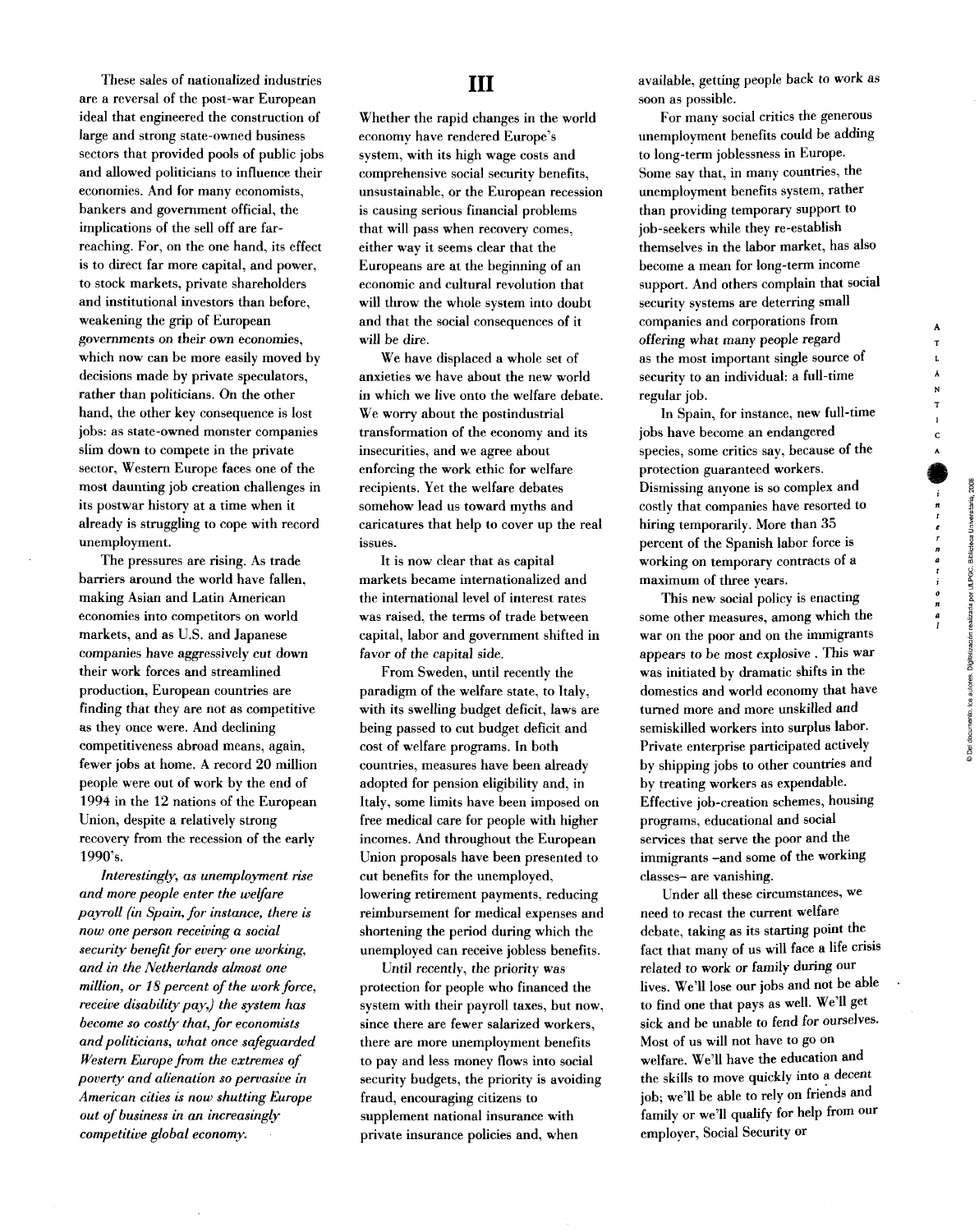unemployment insurance. But some of us will have to go on welfare.

EUROPEAN LABOR LEADERS FEAR THAT THIS TREND IS PERMANENT. MANY THINK INDUSTRY NOW JUST CONSISTS OF FINANCIERS TAKING A LOOK AT THE WORLD AND SEEING WHERE THEY CAN MAKE THE MOST PROFIT. WHEREVER THE CASE, IT SEEMS APPARENT THAT THE PRESSURES OF THE INTERNATIONAL CAPITAL MARKETS ARE MAKING MORE DIFFICULT THE PURSUIT OF A CONTINENT-WIDE POLICY OF FULL EMPLOYMENT. IRONICALLY, THE FUTÜRE OF EUROPEAN SOCIAL POLICY MAY BE WRITTEN IN WASHINGTON.

#### **IV**

A malaise has setded into a región unnerved bv joblesness, a decline in social services and the failure of an oíd guard of politicians to produce a visión for the future. To judge from the political situation alone, visión and future exelude each other in a landscape in which crisis managment pervades all the issues, and improvisation only fuels the discontent. France's Socialists were ignominiously ousted from power, their counterparts in Spain have lost absolute control of Parliament (and much more than their dignity) for the first time in a decade, and an entire political élite has been decapitated by scandal in Italy, not to mention the unpopularity of John Major and the all-time low in Chancellor Helmut Kohl's. In general, Europeans attitude toward their politicians is one of psychological, almost clinical depression. The Socialist altemative has disappeared and even center-right parties are in retreat in Germany, Britain and Italy. The voters are fed up with seemingly endless political squabbling that fails to resolve any of the issues vital to Europe's future. They are steadily losing confidence in leaders who are either exhausted after many years in power, discredited by corruption scandals or simply baffled by the challenges of the post-cold war era. The ideological void is such that the variables between left and right are much narrower.

Since the fall of Communisin changed the Continent's perception of itself as an increasingly cohesive and ever more prosperous bloc confronting other great blocs -the Soviet Union, the United States and Asia- the oíd calculations, and the politicians who based their careers on them, are faltering. Europe's politicians are stuck in a time warp, preoccupied with the problems of the 70's and 80's as if the current challenges and the challenges ahead weren't quite different from those of the past 20 years.

Fearfully and painfully, the nations of Western Europe are recognizing that, along with enemployment, immigration, racism and xenophobia are probably the most explosive problems they face, and they are taking drastic steps to fend off unwanted foreigners. France, Germany, Britain -all of Western European govemments, from Sweden to Spainfeel that they are under siege as hundreds of thousands of poor people cross the newly opened borders of Eastem Europe or flee economically desperate countries in África and Southern Asia. But in light of the growing unemployment rate, these new policies of the Western European goverments are also tuming against the "strangers" in their midst, a whole section of their own citizens and legal residents with darker skins, including more than 3 million who are already living illegally in the 17 countries.

Right-wing parties are trying to built constituencies by campaigning on a platform of expulsions of "foreigners." While there is little immediate danger that far-right parties will come to power on a national level (?), govemments are nevertheless shifting to the right on the immigration issue as they listen to the speeches of ideologues who hark back to a bygone era when their countries were supposedly homogeneous, economically confortable and all white.

The fact is that the changes in the ethnic makeup of Western Europe are already irrevocable. For generations Algerians have lived in France, Turks in Germany and Pakistanies in Britain,

and, whether they are regarded as alien or not, they are there to stay.

Ironically, in Europe southern countries (such as Italy, Greece, Portugal and Spain), where youn g people and thousands of workers once went abroad to start new lives and wrote home about the prejudices they encountered, people are startled to find that they are now the hosts, and can themselves be bigoted toward newcomers. Last summer, in an interview published in the Morrocan newspaper "Le Nouvel", the writer Tajar Ben Jelloum explained the racism and general prejudice of Spaniards toward the Morrocans and arabs in general asserting that "the Spaniards behave as an former poor who is still afraid of becoming poor again, always looking to the North (Europe) instead of to the South (África)." Not to mention the new policies enacted to control all the Magrebies coming from the North and Latin American immigrants. In the Madrid suburb of Aravaca, para-military thugs broke into an abandoned building where Dominican squatters were living and opened fire. In tum, in Italy -where the plans of the caretaker Prime Minister Silvio Berlusconi to enact laws similar to those of France and Germany were interrupted by his resignation at the end of last December-, after a teenager was struck and killed by a car carrying four drunken Moroccans in Torvaianica (close to Rome,) several foreigner were attacked in the area. And in Rome, "Nazi-skins" torched residences of foreigners and patroled the parks at night, beating up Africans who slept there. More recently, also in Italy, farright groups gave toy-bombs to some gipsy kids, who lost their limbs when the "toys" exploded.

Almost every country has a burgeoning far-right party circulating anti-Semitic tracts and whipping up anti-foreign sentiment and racism. Among the legal organizations there is the Republican Party in Germany, the freedom party in Austria, the Falangists in Spain, the Northern League in Italy, the Vlaams Blok in Belgium, the National front in France, etc.

GERMANY CENTRAL INTELLIGENCE OFFICE CALCULATES THAT 41,900 OF ITS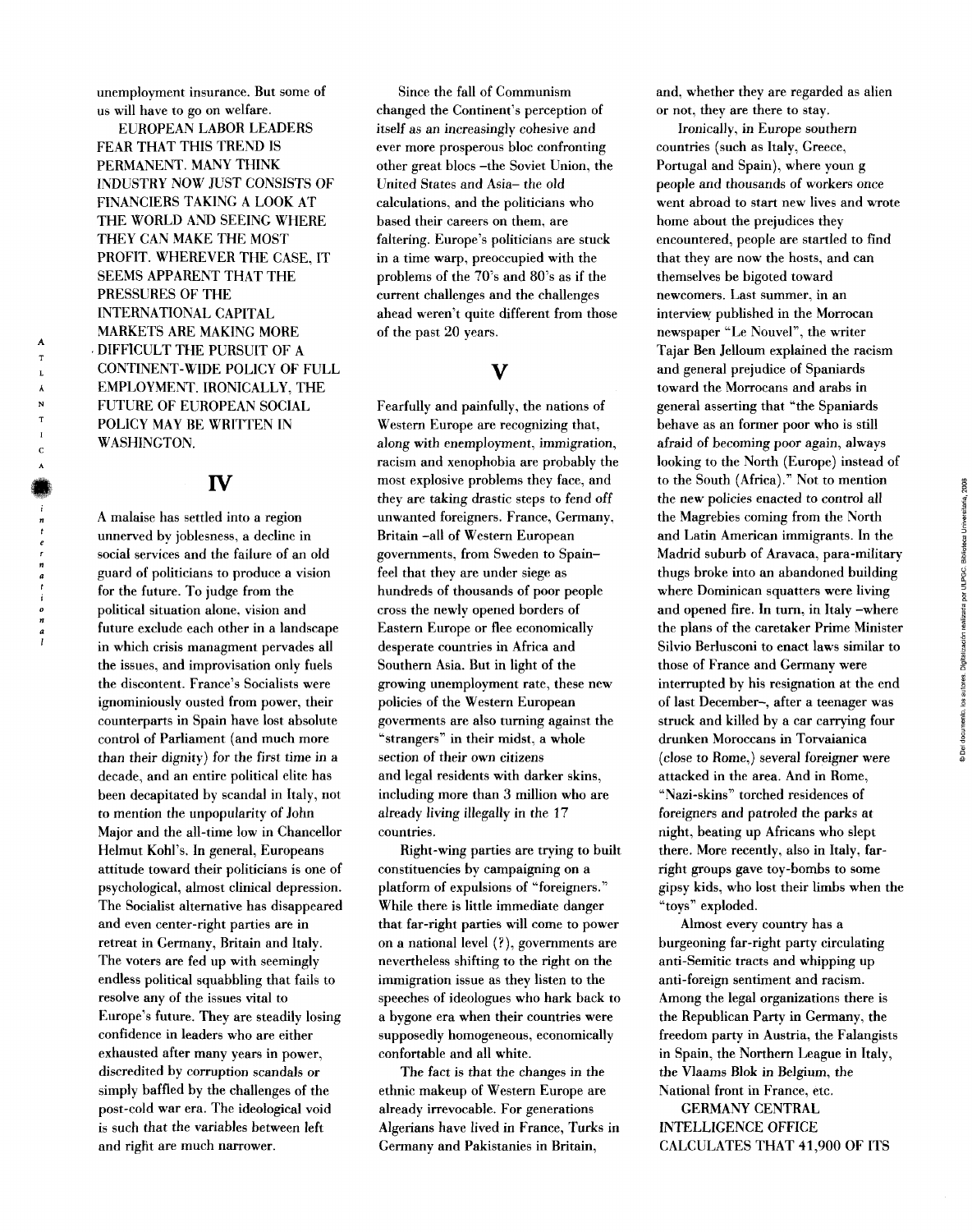A  $\mathbf{r}$  $\mathbf{L}$ Á

 $\mathbf c$ 

CITIZENS BELONG TO FAR-RIGHT ORGANIZATIONS, OF WHICH 6,400 ARE 'MILITANT AND VIOLENCE-PRONE." THAT FIGURE DOES NOT INCLUDE SOME 25,000 MEMBERS OF THE REPUBLICAN PARTY. IN 1992, THERE WERE 2,584 PROVEN ACTS OF VIOLENCE BY THE FAR RIGHT, A 74 PERCENT INCREASE OVER 1991. OF THE RIGHTIST ATTACKS, 88 PERCENT WERE DIRECTED AGAINST FOREIGNERS, OF WHOM SEVEN DIED.

The 2.6 million people in Britain considered members of ethnic minorities - 5 percent of the nation 56 million people- include West Indians, Bangladeshis, Indians, West Africans, Pakistanies and others. Almost half of them were bom in Britain, and as British natives naturally identify themselves as British rather than, say, black African or black Caribbean. But they are not usually viewed that way by whites. The racially motivated incidents reported to the police in Britain has skyrocketed, from 4,383 in 1988 to 7,793 in 1992. In the summer of 1993 Winston Churchill, the grandson of the wartime Primer Minister, called for a halt to the "relentless flow of immigrants," saying it was threatening to changa Britain's way of life forever. Of course, this is just an example, among many, of the oportunism of the idealess politicians. According to a statement the Home Office Minister responsible for immigration. Charles Wardle, gave to *The New York Times*  only weeks later, "primary immigration ceased [in Britain] years ago -I mean years ago."

AFTER THE HORRORS AND GUILT OF THE HOLOCAUST AND THE NAZI OCCÜPATION OF MUCH OF EUROPE, THE REGION HAD TRIED TO COMPENSATE FOR THE PAST BY TENDING AN IMAGE OF ITSELF AS AN ASSAMBLY OF DECENT SOCIETIES AND A HAVEN OF TOLERATION, DEMOCRACY AND RESPECT FOR HUMAN RIGHTS. BUT WESTERN EUROPE IS GIVING UP ITS SENSE OF ITSELF AS A CIVILIZING CORNER OF THE WORLD. INCREASINGLY SELF-ABSORBED, INTOLERANT AND HEGEMONISTIC, THE NATIONS OF

WESTERN EUROPE -ACCORDING TO A SURVEY CONDUCTED BY THE EUROPEAN COMMISSION AND RELEASED IN THE SUMMER OF 1993- FEEL THAT THEY HAVE LOST CONTROL OVER WHAT IS HAPPENING TO THEM. THE EUROPEAN POLITICIANS HAVE SIMPLY PICKED UP THE ANXIETIES OF THE PEOPLE AND CARRIED THEM ONE STEP FARTHER.

"They believe they'U be richer if they toss us out," the Algerian Doctor Zoubida Djelali said to *The New York Times .* "They think there will be less unemployment. It's a fiction. Look at the work the foreigners do -maids, busboys, hauling wheelbarrows on construction sites. Underpaid or dangerous. The French won't take those kinds of jobs."

The immigration problem stems, on the contrary, from the question raised by the Danish writer Nader Alexander Mousavizadeh, a question which is at the heart of Europe's identity crisis: the deafening dissonance between the reality of European society, which must be described as a multiethnic and multicultural mosaic, and the ideal of an ethnicaly puré, almost organic entity in which the alien, be African, Asían or Muslim, will remain just that, an alien whose presence must be tolerated but never accepted as permanent.

#### **VI**

Indeed, along with the obsolete economic structures of Europe and enemployment, the main problems are related to those of xenophobia, racism and nationalism ("the venon of our age,") precissely what brought Europe to wars, ruins, to Auschwitz and to the shattered reality of what was once Yugoslavia. The idea of the so-called "Europaan identity" has been maintained in opposition to its underlying diversity and heterogeneity. This conception conveniently overlooks the fact that culture and cultural identities are always in a state of flux, that they are never static or given.

The Yugoslavian issue, the immigration issue, the latest monetary crisis, the decline in the faith European people have in its major institutions, and the new emergence of the right-wing parties in Italy, Germany, France, Spain, etc. are forcing a redefinition of Europe. We cannot continue to build a Europe on the same ideals and the same ways we have since 1957. That idea of Europe was conceived with a divided Germany, with the Soviet threat and its satellites, with a Fascist Spain and with no major immigration or ecological problems. In fact, the immigrants also helped to build that idea of Europe. That's over. Everything has to be reconsidered and we must change. Bur, instead, since 1989, the construction of Europe has been purely political. Mitterand, Kohl, Delors and their cohorts thought that because they decreed a single currency Europe would be built as a unity. In fact, until the eruption of the realities mentioned before, it seamed as if wa were living in pure fantasy. Europe has to face the disintegration of the old system, the desintegration of itself, and look for something new to take its place. We should put to rest the European illusions, the European tribalism, by introducing reality not only in our relations with the world and with each other but particularly in our relationship with the new immigrants, by stoping the kind of domestic imperialism exercized within the already craking and disjointad Europaan fortress being built by the current myopic European governments.

#### **NOTE**

A versión of the first three sections of this "coUage" of texts was first published under the title "Farewell Welfare" in the catalogue of the exhibition *IVelfare,* curated last winter in París at the Gallerie du Temple by Anders Michelsen and Morten Salling.

This "collage" is indebted to the following books and articles:

"The Politics of Social Solidarity: Class Bases of the European Welfare State 1875-1975", by Peter Baldwin. Cambridge University Press, 1990.

"Crisis and Choice in European Social Democracy," by Fritz W. Scharpf, translated by Ruth Crowley and Fred Thompson. Comell Universitv Press, 1991. "Future of the Welfare State", by Fred Block. Dissent. New York. Fall 1992.

"Screening Europe", Edited by Duncan Pietri. BFI Publishing. London, 1992.